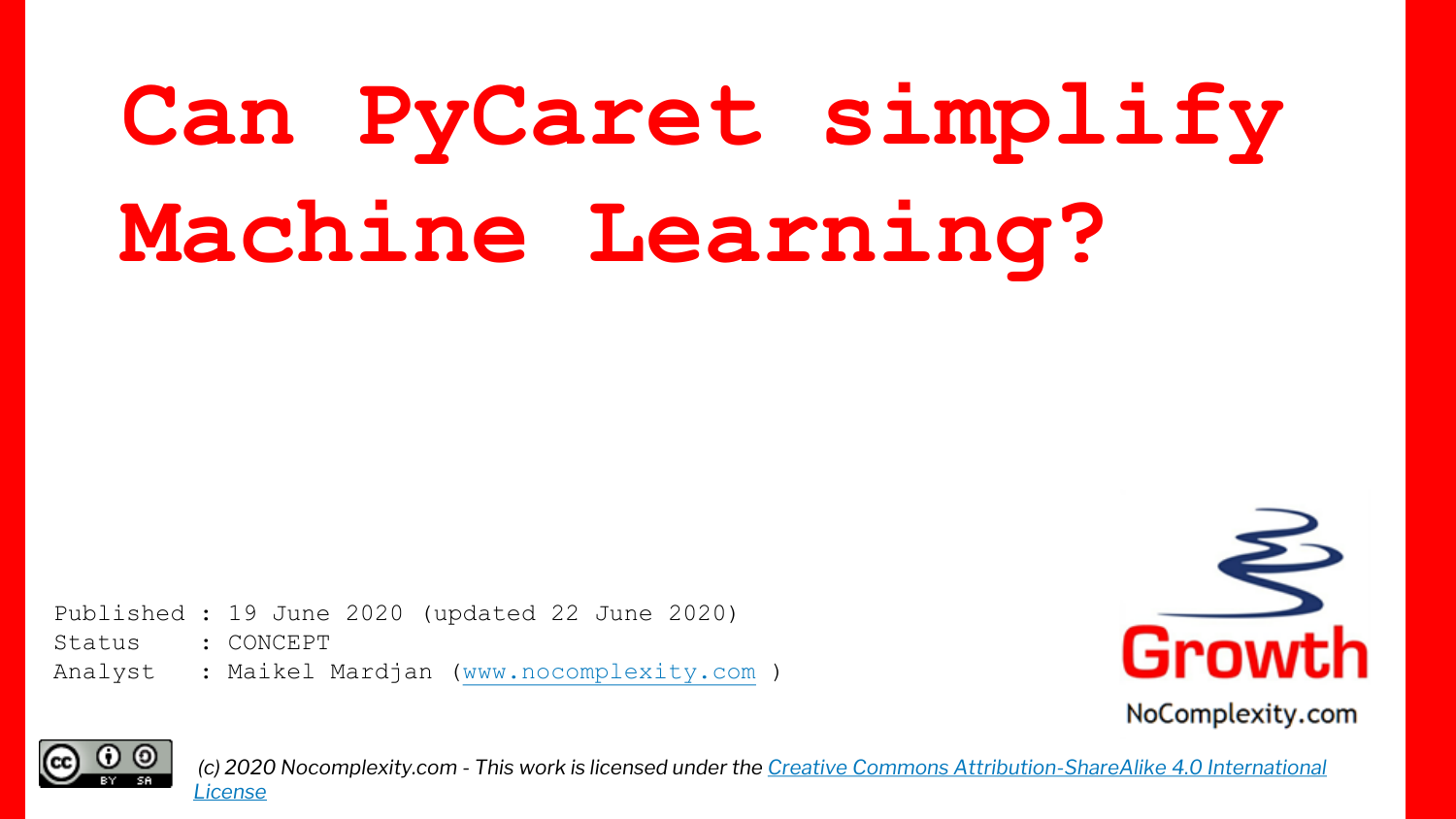#### **Key question**

The key question of this simple report is:

**Does PyCaret solve complexity when applying machine learning technology?**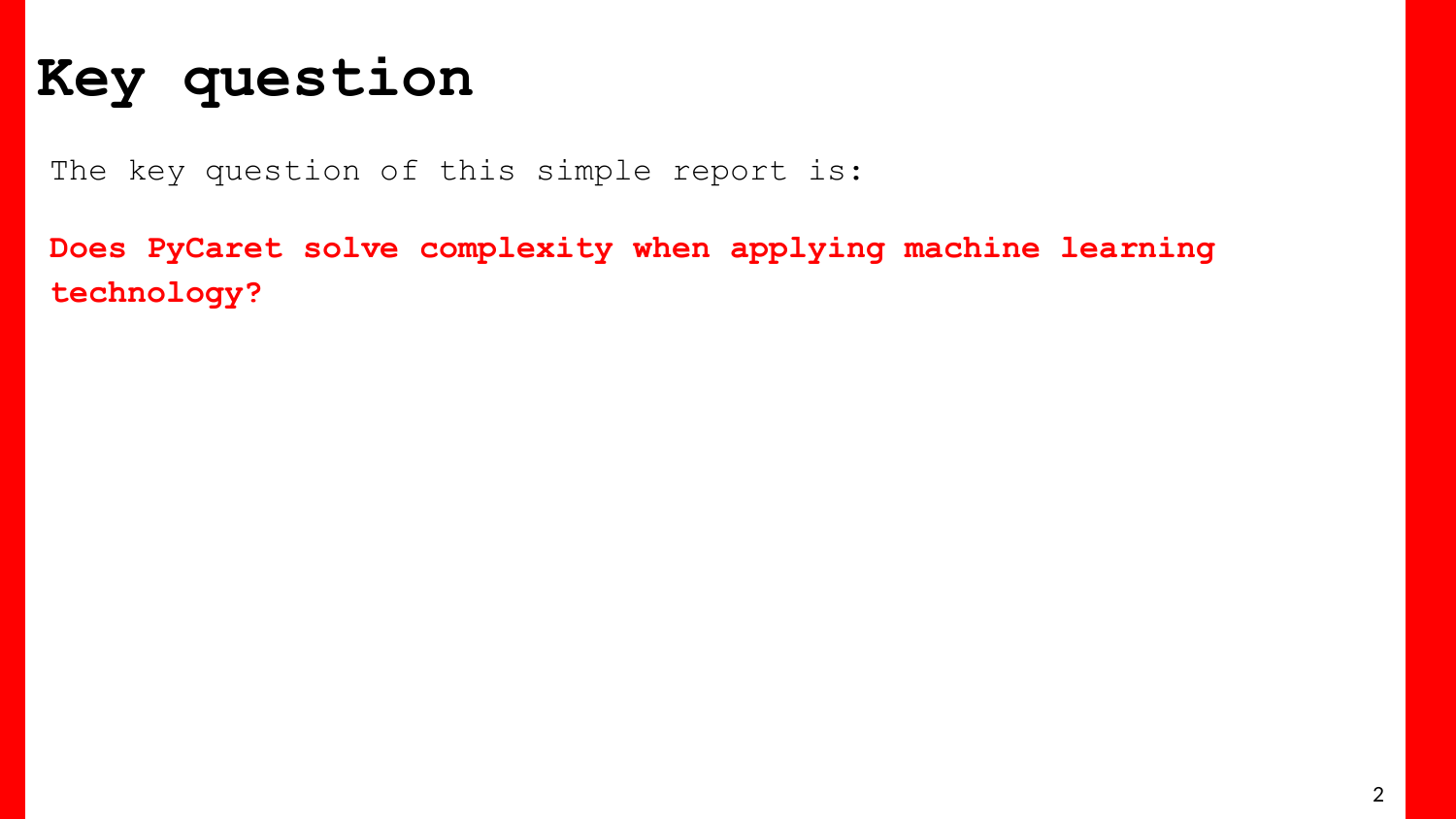#### **The problem**

The key problem that PyCaret seems to solve is:

Making is easier to create and experiment with machine learning models.

So the claim is that you save you time when using this product.

And saving time means:

- More time to implement ML into a business product
- Reduces time to market and
- **B** Saving cost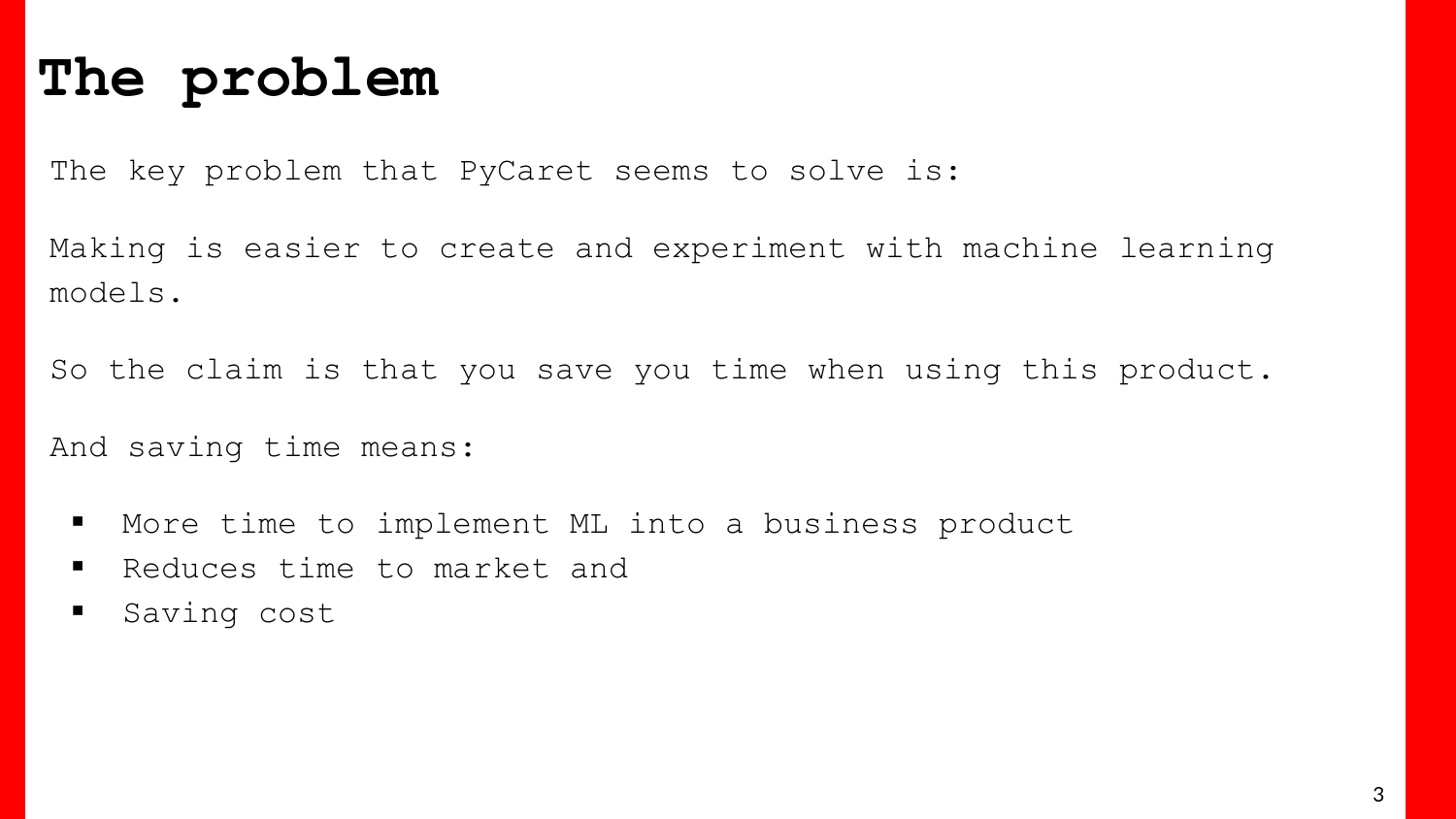#### **Position in the business ML workflow**

PyCaret aims to simplify ONLY the typical machine learning tasks.

So these are the tasks indicated with red in the figure below:

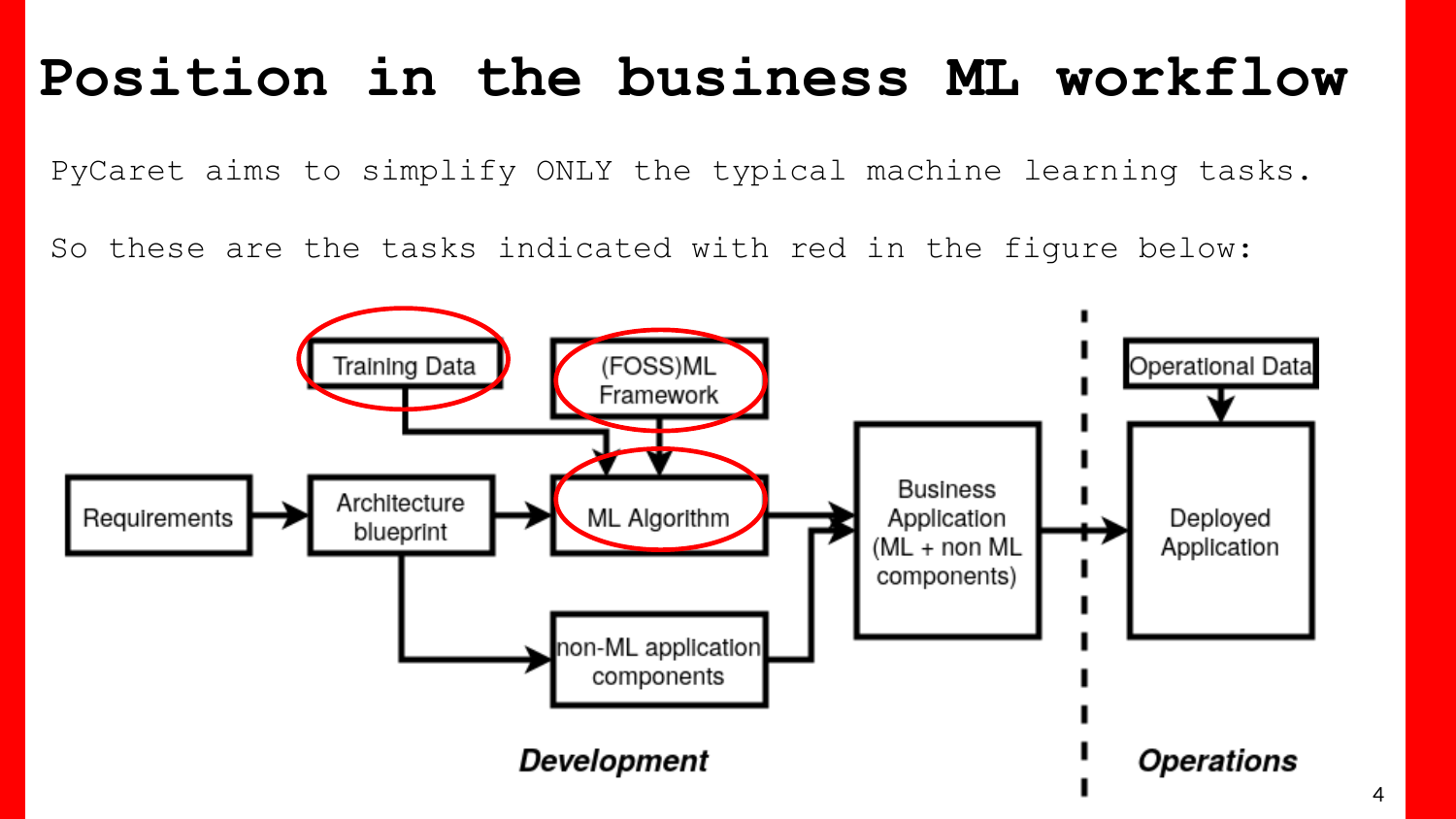#### **Observations**

The PyCaret website (<https://pycaret.org/>) is loaded with buzzwords. Using buzzwords, especially when promoting complex IT technology, means you are faced with empty and misleading concepts. Machine learning is already technology that can be overwhelming complex. Buzzwords should be avoided.

- PyCaret has good looking documentation. Filled with code and examples. Documentation makes me wonder what was first: The tutorials or the docs.
- PyCaret has some nice time functions that can save you time.
- PyCaret documentation seems focussed on starting ML engineers.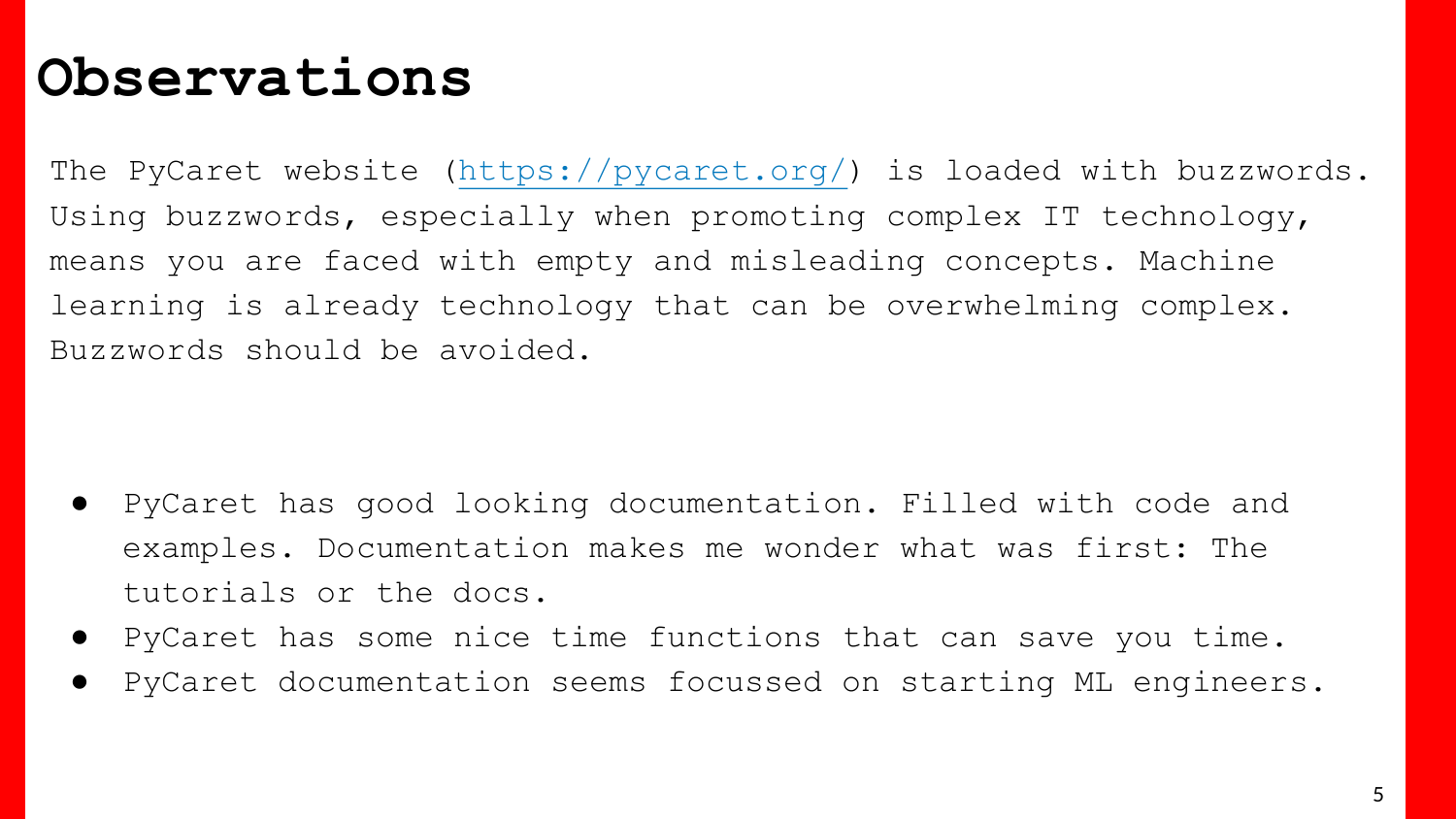### **Observations (2)**

- PyCaret has no open QA process, including published tests sets on how code is automated tested. A regression test suite is missing.
- Git statistics:
	- Last (public) git commit Date:Tue Jun 2 19:56:51 2020 -0400
	- Initial commit: Sat Nov 23 13:40:48 2019
	- Number of authors on code :6
- Security: PyCaret use can introduce new risks. Depending on your specific context where you use PyCaret for real business use cases you MUST perform a risk assessment. By default PyCaret has no special features that solves common ML security issues.
- Privacy: PyCaret works on unencrypted data. Real use cases means too often working with privacy sensitive information. PyCaret offers no special protection for handling privacy sensitive data streams.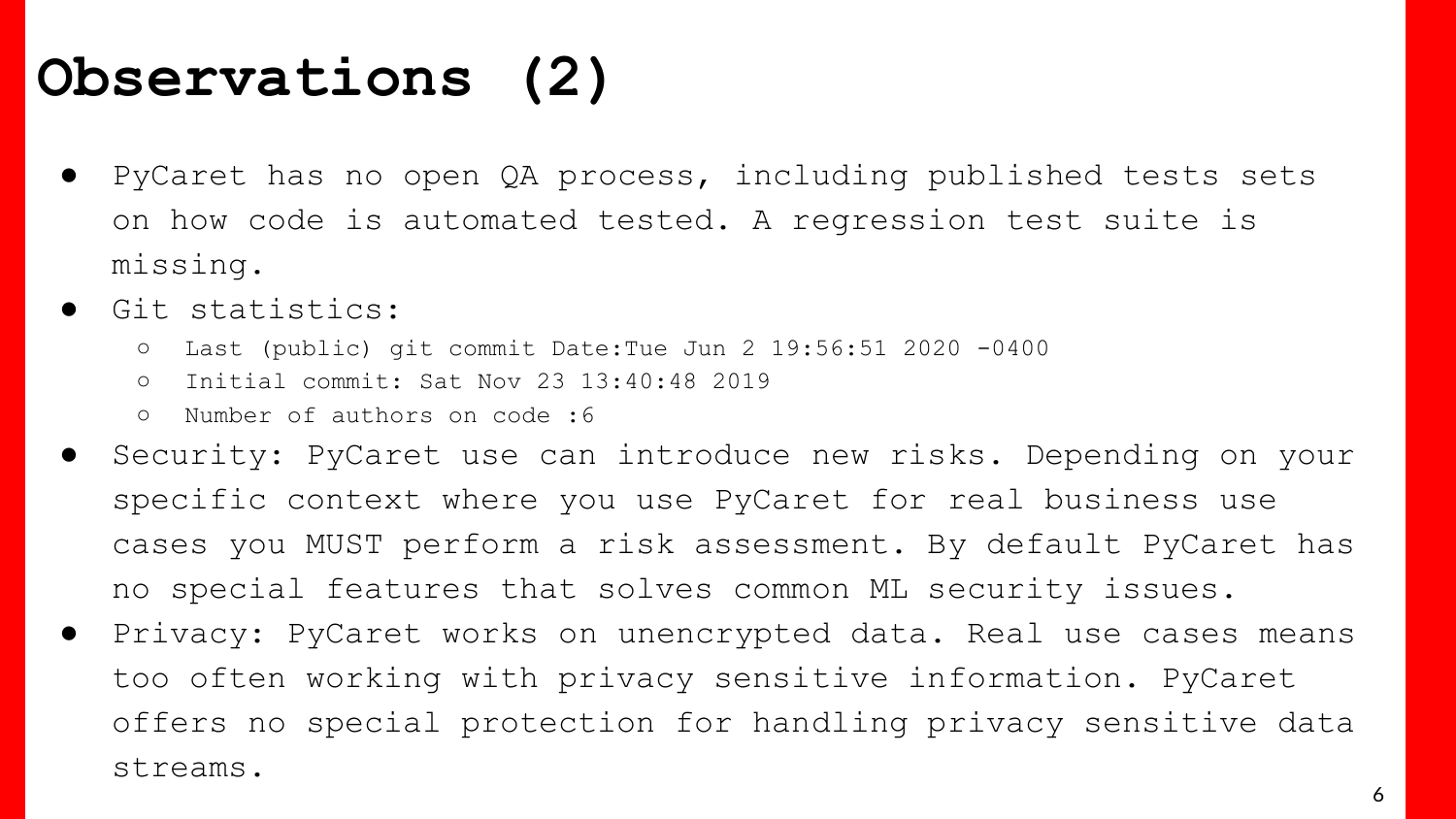### **Observations (3)**

| Criteria                   |                                                                                                                                                                                                                                                                             |
|----------------------------|-----------------------------------------------------------------------------------------------------------------------------------------------------------------------------------------------------------------------------------------------------------------------------|
| Architecture<br>and design | The architecture is based on creating an API layer on top of other ML<br>libraries. Since ML APIs can have many options, PyCaret makes some nice<br>default choices for you. The architecture and design of PyCaret is not<br>(yet) complex. So clean and simple to follow. |
| Maintainability            | Due to the clean and mean design, maintaining core PyCaret files is<br>currently no complex job. But since PyCaret has many external dependencies<br>there is a large risks that maintainability becomes complex and time<br>consuming.                                     |
| Flexibility                | You can use the PyCaret functions in multiple ways. Since the source files<br>are not that difficult to understand, creating improvements for your<br>specific needs is no complex tasks.                                                                                   |
| Documentation              | Good solid documentation. The way to use PyCaret is explained by code<br>examples and tutorials.                                                                                                                                                                            |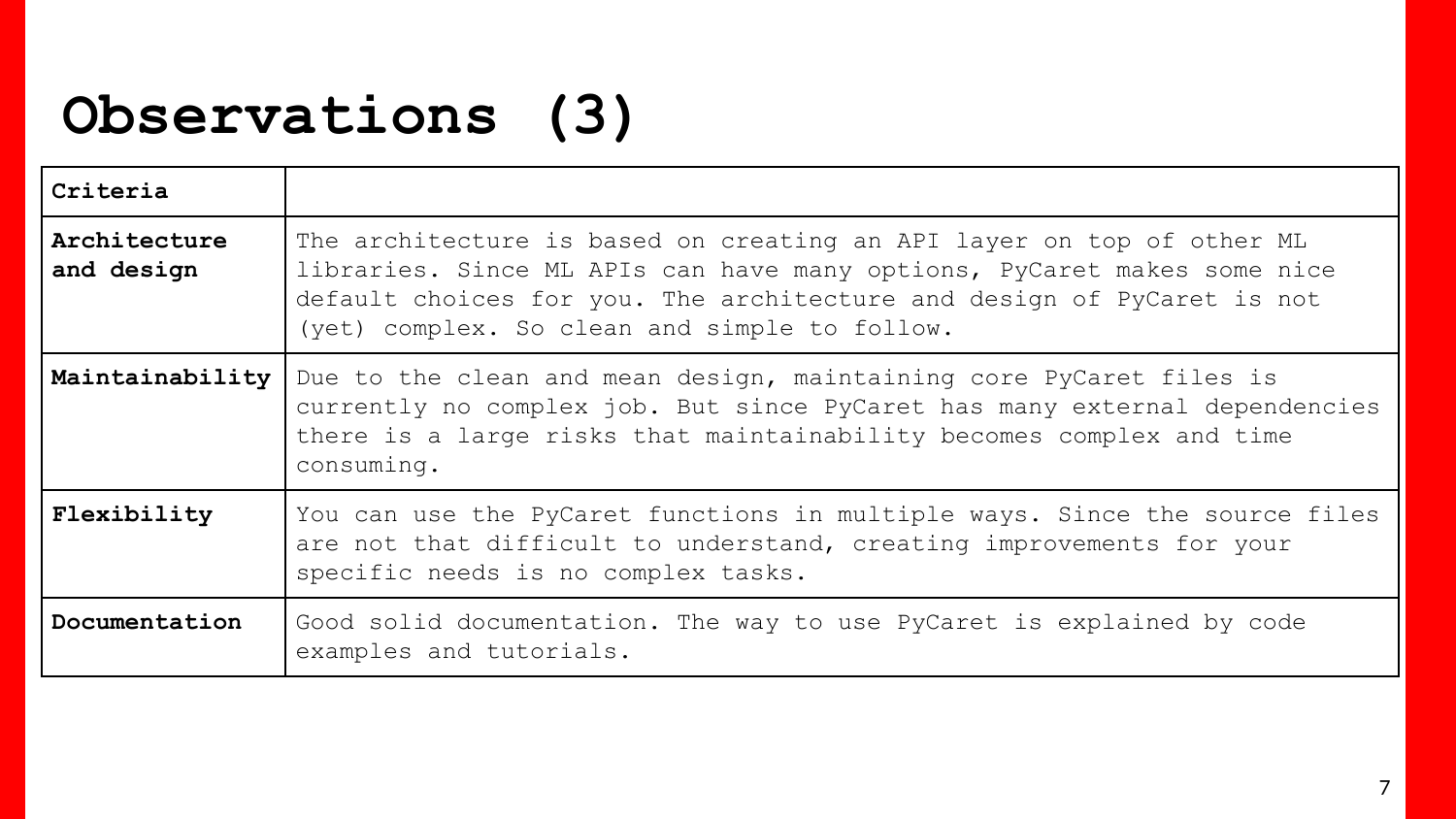### **Observations (4)**

| Criteria               |                                                                                                                                                                                                                                                                                                                             |
|------------------------|-----------------------------------------------------------------------------------------------------------------------------------------------------------------------------------------------------------------------------------------------------------------------------------------------------------------------------|
| Integration<br>aspects | Integrating PyCaret ML pipelines in to your 'own' CICD ML<br>experimentation and deployment pipeline is possible. But you have to do<br>this yourself. But since the core of PyCaret is based on defacto Python<br>ML standards (IPython, numpy, sklearn, notebooks, etc) integration to<br>suite your own needs is simple. |
| Support                | There is currently (June 2020) a small but growing way to get support by<br>using Github Issues.                                                                                                                                                                                                                            |
| Legal                  | Software is FOSS and contains a MIT License text<br>$(https://www.qnu.org/licenses/license-list.html#Expat)$                                                                                                                                                                                                                |
| Openness               | PyCaret has (no) solid community yet. There is not yet an open process<br>on the website that outlines how the projects works for new<br>contributors. E.g. a description like the C4 quidelines<br>$(\text{https://rfc.zeromq.org/spec}/42/)$ would be nice.                                                               |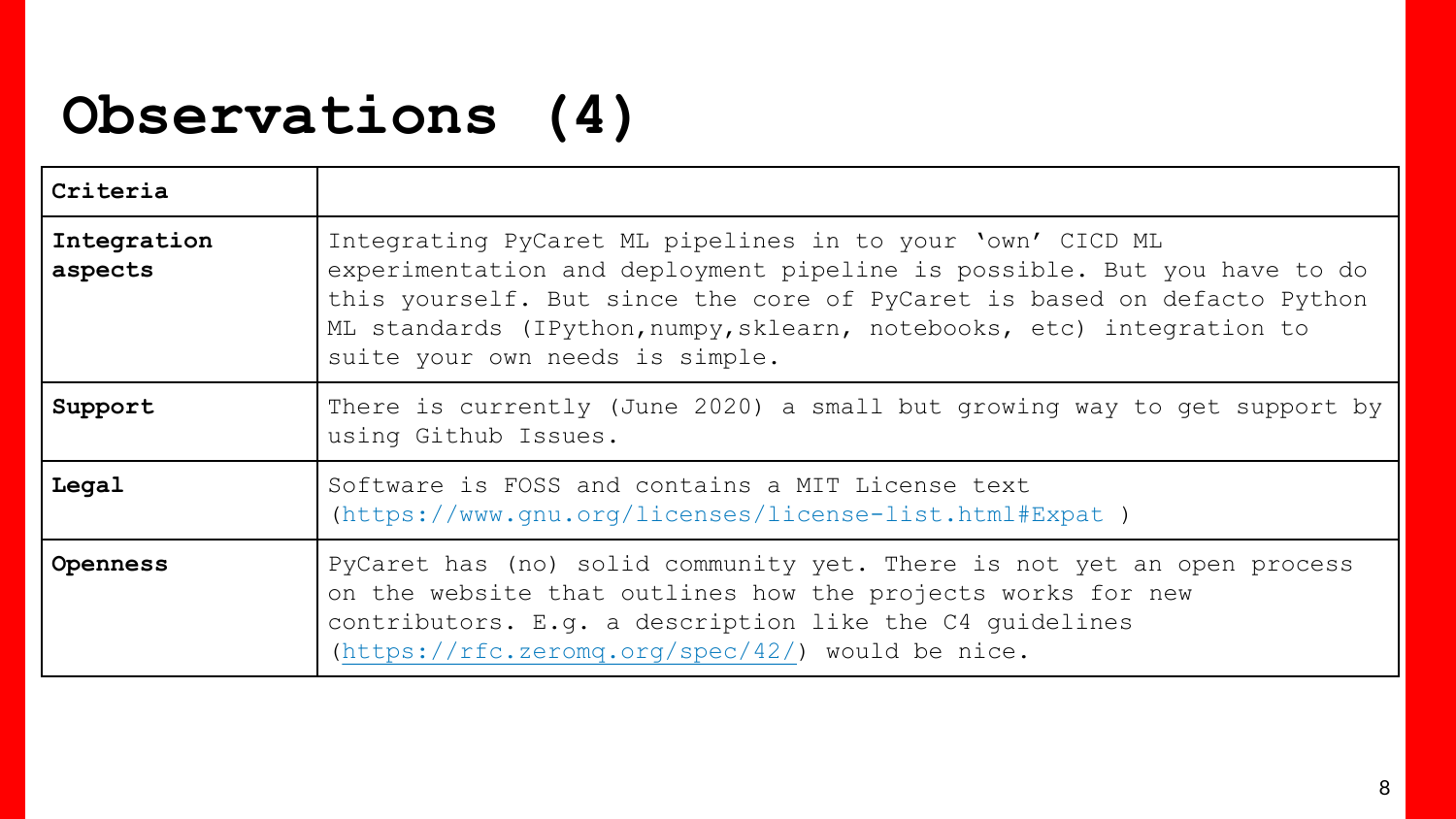#### **Conclusions and recommendations**

- PyCaret is a product that can offer a simpler way to deal with Machine Learning complexity in the experimental phase.
- Hands-on experimenting with machine learning algorithms requires deep knowledge on various field and strong (unix) development skills. E.g. ML Algorithms, Data science,Numpy, Python. Experimenting usually means that you need to do a real deep dive into used algorithms. The question is whether PyCaret makes this really easier or increases the complexity by adding an extra layer on top of used ML frameworks.
- Incorrect choice of algorithm for a chosen task is a common source for quality concerns when using ML. PyCaret helps improving quality by testing multiple algorithms.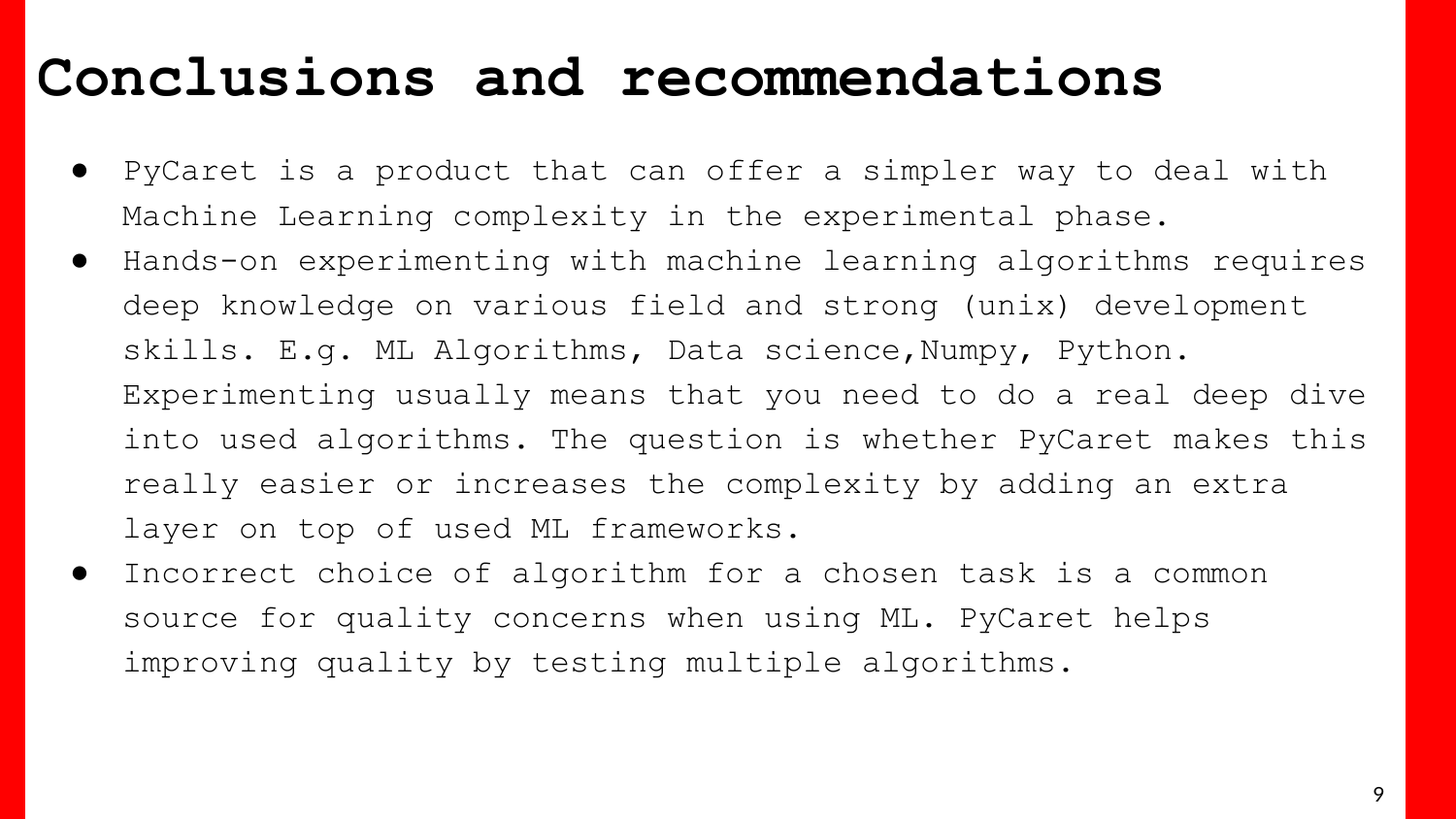#### **Conclusions and recommendations (2)**

- Besides programming errors the ML algorithms, also programming errors are possible in PyCaret. This makes already complex task of finding and solving problems when using ML not easier.
- PyCaret has no open QA process, including published test sets on how code is automated tested.

#### **Summarized:**

**PyCaret has potential for simplifying the experimenting phase in machine learning.**

**It is now ready for early adopters, so give it a try and help the project forward**!